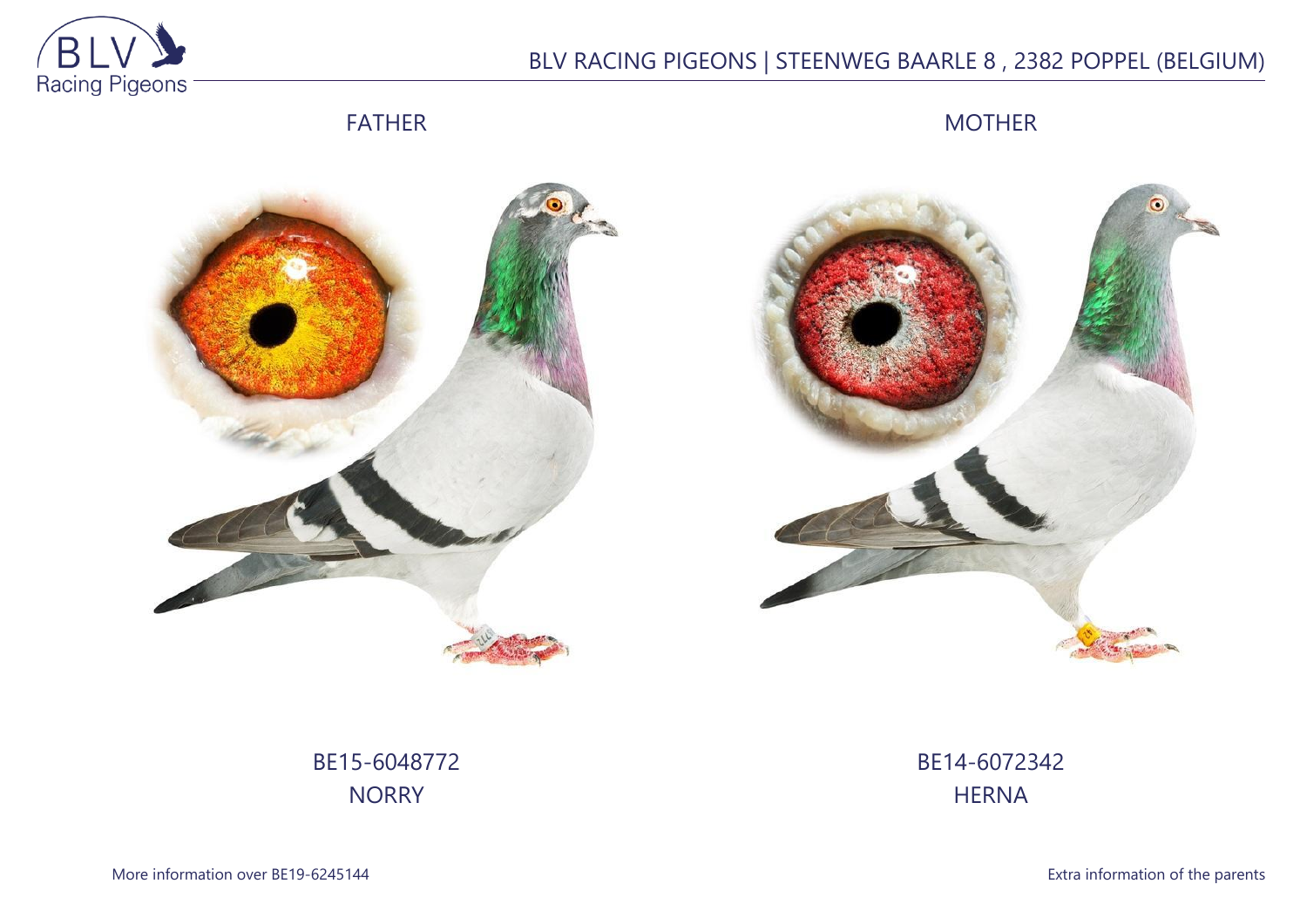

## BLV RACING PIGEONS | STEENWEG BAARLE 8 , 2382 POPPEL (BELGIUM)



| 6048772-15                                                                                    | Norry                                                                                                                                         |                                                                                                                            |                                                                         |
|-----------------------------------------------------------------------------------------------|-----------------------------------------------------------------------------------------------------------------------------------------------|----------------------------------------------------------------------------------------------------------------------------|-------------------------------------------------------------------------|
| Vader van:<br>28. Nat. Argenton<br>36. Nat. Chateauroux<br>64. Nat. Chateauroux<br>3155978-14 | $\sqrt{3095224.09}$<br><b>GOLIATH</b><br>Full brother 2n place<br>one million dollar race<br>Full brother 1st prTours<br><b>Father Fyther</b> | $V.3199708-99$<br><b>NEPTUNUS</b><br>Blois 1345 d 21pr<br>Blois 581d 10 pr<br>M:4361085-07<br>dochter Champion<br>Checquer | V: 3204047-91<br>M: 3211364-95<br>V: 4094638-01<br>M: 4081816-06        |
| Vuilen Goliath<br>samen kweek met<br>Gaby Vandenabeele<br>Grootvader van:                     | M: 6023320-12<br><b>NOOR</b><br>Vierzon IP 9950 d 1e<br>snelste van 15359 d                                                                   | $V: 6119144-11$<br>Sam<br>Vader Noor<br>1e Semi Nat. Vierzon                                                               | V: 6177698-08<br><b>Niels</b><br>M: 6163823-10<br>$V: 6257098-03$       |
| 28. Nat. Argenton<br>36. Nat. Chateauroux<br>64. Nat. Chateauroux<br>104. Nat. Issoudun       | Bourges Nat. 13588d 17e<br>Argenton Nat. 22463d 117e<br>Gueret Nat. 2656d 146e<br>Dourdan 1228 d 4e                                           | M:6111515-09<br>Minoe<br>Moeder "Noor"<br>1e Semi Nat. Vierzon                                                             | Rik<br>M: 6242318-07<br>Beia                                            |
|                                                                                               | $\nabla 6062058-13$<br>Johan<br>Broer Laura, 1e Nat.<br><b>Bourges</b>                                                                        | $\overline{V}$ 6033129-07<br>Rony<br>Zoon Kaasboer<br>Vader Laura, 1e Nat.bourge                                           | V: 6335690-98<br>"KAASBOER" super<br>M: 6307210-04<br>Grootmoeder Laura |
| M: 6072394-14                                                                                 |                                                                                                                                               | M:6259169-08<br>Ema<br>Rechtstreeks L.B.J.<br>Geerinckx                                                                    | $V: 6054295-05$<br>M: 6054214-05<br>Chateaurouxke                       |
|                                                                                               | M: 6023341-12<br>Natalie                                                                                                                      | $\nabla 6297742 - 10$                                                                                                      | V: 6086300-03                                                           |
|                                                                                               |                                                                                                                                               | Dirk Van Dyck<br>zomerjong                                                                                                 | M: 6453372-05                                                           |
|                                                                                               |                                                                                                                                               | M-2035886-09<br>Barbara                                                                                                    | V: 2079799-05<br>Polleke                                                |
|                                                                                               |                                                                                                                                               | 1ste prov. Montlucon<br>1ste prov. Vierzon                                                                                 | M: 6307259-04<br>moeder Barbara                                         |

|    | M: 3211364-95                       |
|----|-------------------------------------|
|    | V: 4094638-01                       |
|    | M: 4081816-06                       |
|    | V: 6177698-08                       |
|    | Niels<br>M: 6163823-10              |
|    | $V: 6257098-03$<br>Rik              |
|    | M: 6242318-07<br>Beja               |
| V. | 6335690-98<br>"KAASBOER" superkweke |
| M: | 6307210-04<br>Grootmoeder Laura     |
|    | $\frac{1}{2}$ 6054295-05            |
|    | M: 6054214-05<br>Chateaurouxke      |
| V٠ | 6086300-03                          |
|    | M: 6453372-05                       |
|    | $1: 2079799-05$<br>Polleke          |
|    | M: 6307259-04                       |



| 6072342-14                                                                                                                                                  | Herna                                                                                                                                                                                |                                                                                                                                                                                                                                  |                                                                                                      |
|-------------------------------------------------------------------------------------------------------------------------------------------------------------|--------------------------------------------------------------------------------------------------------------------------------------------------------------------------------------|----------------------------------------------------------------------------------------------------------------------------------------------------------------------------------------------------------------------------------|------------------------------------------------------------------------------------------------------|
| Zus Laura<br>(Gr) moeder van<br>10. Nat. Chateauroux<br>28. Nat. Argenton<br>36. Nat. Chateauroux<br>53. Nat. Argenton<br>60. Nat. Chateauroux              | $V: 6335690-98$<br>"KAASBOER" superkweker<br>vader en grootvader van<br>verschillende topduiven<br>1° Nat Gueret 14245d<br>1° Nat Bourges 17138d<br>1° Nat Z Argenton 3740d          | $V: 6235626-92$<br>Blauw<br>M:6404318-96<br><b>BLAUW</b>                                                                                                                                                                         |                                                                                                      |
| 6033129-07<br>Rony<br>Zoon Kaasboer<br>Vader Laura, 1e Nat.bourge<br>Volle broer BE07-6033018<br>moeder Amalia 1Nat Asd 11<br>moeder Nikolaas1Nat Asd<br>13 | M: 6307210-04<br>Grootmoeder Laura<br>Grootmoeder Palme d'Or<br>Halfzus Gaston, Olympiade<br>duif Allround Uwe Berg                                                                  | $V: 6480508-00$<br>Blauw<br>Vader Olympiade duif<br>van Uwe Berg -Dortmund<br>M-6352928-99<br>Blauw                                                                                                                              | V: 6352940-99<br>Blauw<br>M: 6314427-98<br>Bluaw<br>V: 6372272-95<br>Blauw<br>M: 6427974-98<br>Blauw |
|                                                                                                                                                             | 6054295-05<br>V.<br>Late Witte Willy                                                                                                                                                 | $\overline{V}$ 6354241-02<br>Wittekop Sylvester<br>vader van Super Willy<br>Miss Limoges                                                                                                                                         |                                                                                                      |
| M: 6259169-08<br>Erna<br>Rechtstreeks L.B.J.<br>Geerinckx<br>Moeder Laura 1e Nat.<br>Bourges in 2010                                                        | M: 6054214-05<br>Chateaurouxke<br><b>Blois 1/627d</b><br>Blois 2/2135 prov.<br>Chateauroux 6/2024 prov<br>Blois 13/1112 prov.<br>Montlucon 91/2264 prov.<br>Chateauroux 2/3391 iprov | M:6185637-98<br>Willyke<br>1e prov.Bourges 605 d<br>1e Noyon 156 d<br>$\sqrt{6278009-95}$<br>Vale 009 Superkweker<br>Noyon 1e 245d<br>Noyon 1e 172 d<br>M6541152-00<br>Wittekopje ijzeren<br>moeder Kleine<br>Dourdan 1ste 953 d |                                                                                                      |

**Hok Van de Wouwer** Melkouwen 8 - 2590 Berlaar (Belgium)

Van de Wouwer Knot

**Hok Van de Wouwer** Melkouwen 8 - 2590 Berlaar (Belgium)

Van de Wouwer Kurt

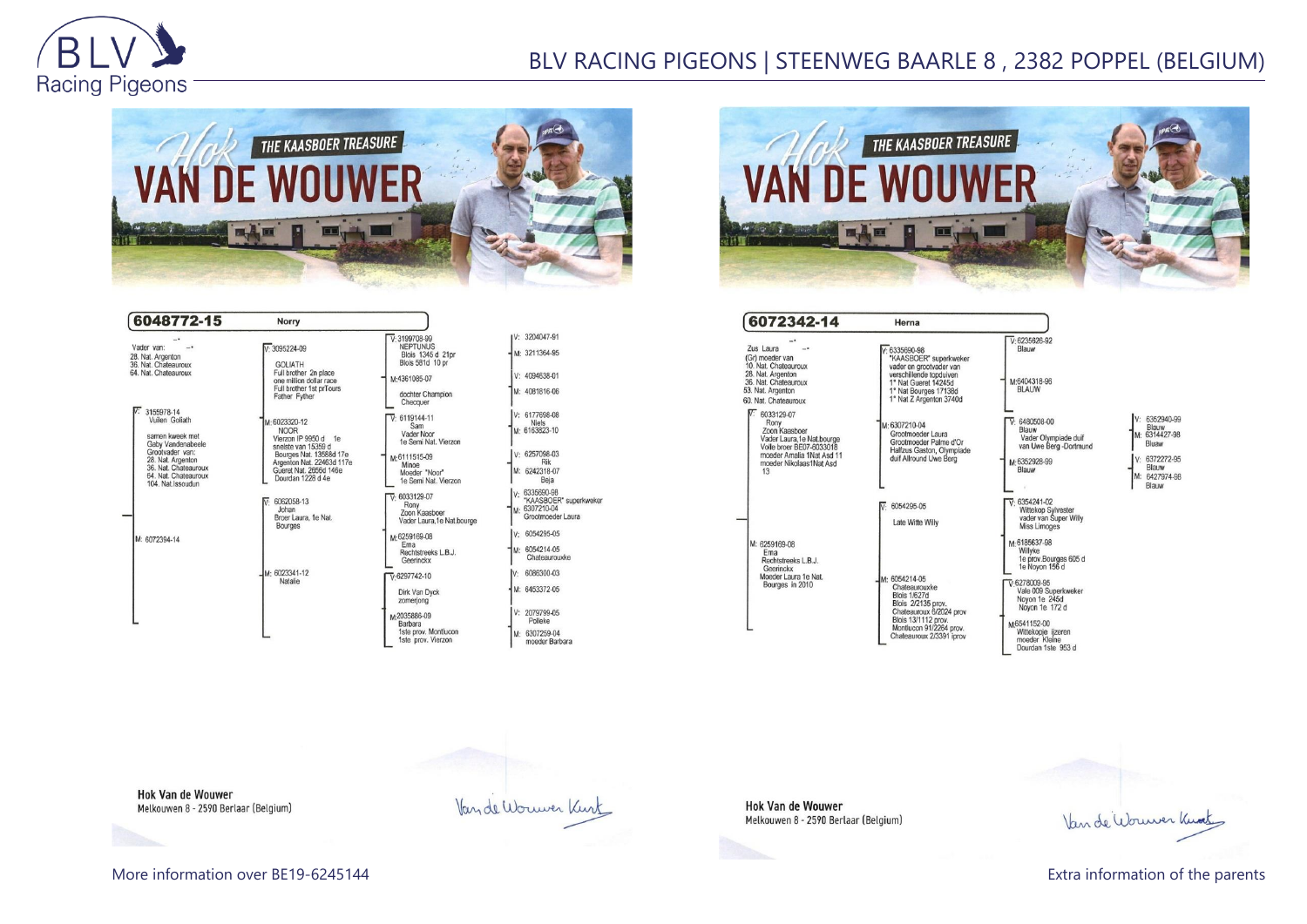

## More information of 6048772/2015

'Norry' is father of the toppers **- 'Norry's Girl 787' BE18-6063787 26. Nat. Zone Issoudun – 3,129 birds 2020 104. Nat. Issoudun – 10,603 birds 52. Nat. Zone Bourges - 7,514 birds 2018 298. Nat. Bourges – 23,854 birds 64. Nat. Chateauroux - 2,850 birds 2019 70. Nat. Zone Limoges – 5,115 birds 2020 262. Nat. Limoges - 15,979 birds 32. prov. Issoudun – 2,147 birds 2019 39. prov. Vierzon – 470 birds 2019 75. prov. Argenton - 2,579 birds 2019 423. Nat. Argenton – 16,762 birds 2020 355. Nat. Chateauroux – 12,855 birds 2018 679. Nat. Chateauroux – 24,617 birds 2019 789. Nat. Issoudun – 11,465 birds 2019 2. Melun – 420 birds - BE16-6023133 28. Nat. Argenton - 3,322 birds 2018 36. Nat. Chateauroux - 1,712 birds 2017 28. prov. Blois - 2,661 birds 2017 69. prov. Blois – 776 birds 2016 81. prov. Bourges - 1,371 birds 2017 110. Nat. Zone Argenton - 7,332 birds 2017 352. Nat. Argenton – 22,712 birds 123. Nat. Zone Bourges 8,989 birds 2016 457. Nat. Bourges – 28,078 birds 2016 294. Nat. Zone Chateauroux – 8,584 birds 2017 389. Nat. Zone Chateauroux – 4,398 birds 2017 - BE18-6063757 287. prov. Chevrainvilliers – 5,197 birds 2018 833. Nat. Chateauroux – 17,281 birds 2018 844. Nat. Zone Bourges – 7,514 birds 2018 885. Nat. Chateauroux – 12,855 birds 2018** 'Norry' is g.father of BE19-6134054 Ruymaekers-Vreys **53. Nat. Bourges – 22,506 birds 270. Nat. Issoudun – 18,176 birds 314. prov. Gueret – 1,462 birds 445. Nat. La Souterraine – 15,938 birds**

**625. prov. Argenton – 3,887 birds 6 races & 6 prizes, in best 10% - FATHER IS 'VUILEN GOLIATH', CO-BREEDING VANDENABEELE WITH VD WOUWER** H.brother (same father) to 'Fyther' Bert Vanden Berghe **1. Nat. Agen/Bordeaux old – 5,507 birds & fastest 11,112 birds 2013 50. Nat. Narbonne yl. 2012 – 6,933 birds / 54. Int. 11,000 birds 2. I-prov. Narbonne yl. – 405 birds / 1. local 144 birds** - 'Fyther' is (grand)father of **1. Vierzon - 781 birds / 2. prov. 7,056 birds 1. European / 56. Int. final race Kaier One Loft Race** - 'Fyther' is nest mate to **8. Nat. Chateauroux - 15,902 birds** H.brother (same father) to 'Angeline', at Chris Debacker mother of toppers **4. prov. acebird KBDB ('Belinda') 1. prov. Poitiers - 1,688 birds ('Dario') 2. prov. Chateauroux - 2,791 birds / 3. Nat. Zone 5,090 birds ('Belinda') 23. Nat. Chateauroux -14,762 birds 2016 1. Brionne - 75 birds 2016 ('Baltasar') Winners 85.-117.-118.-139. National Winners of 15.-16.-17.-23.-29.-41.-50.-54.-61.-69.-79.-98. prov.** Bred from 'Goliath', super son of 'Neptunus' **1. prov. Chateauroux - 436 birds 1. Chartres - 164 birds 2. prov. Ruffec - 1,600 birds 8. prov. Chateauroux - 4,221 birds Also 13.-15.-21.-57. prov. Wonder breeder at Gaby Vandenabeele** Bred from 'Noor' **1. s-Nat. Vierzon - 10,480 birds 2014 / fastest against 15,359 birds 7. Nat. Zone Bourges - 3,493 birds 2013 / 17. Nat. 13,588 birds 45. Nat. Zone / 117. Nat. Argenton - 22,463 birds 2013 61. Nat. Zone / 146. Nat. Guéret - 2,656 birds 2013 Also winner 151.-190.-195.-388. Nat. Zone** 'Noor' is daughter of 'Minoe' 515/09 **27. s-Nat. Vierzon - 4,298 birds 2010 39. Nat. Bourges - 17,138 birds 2010** - Full sister to 'Tia' 661/08 **2. Nat. La Souterraine - 3,562 birds 2011 2. prov. Montlucon – 1,260 birds 5. prov. / 11. Nat. Guéret - 2,953 birds 2010 5. prov. Châteauroux - 2,055 birds 2011 / 64. Nat. 20,517 birds 15. s-Nat. Vierzon - 11,062 birds 2011**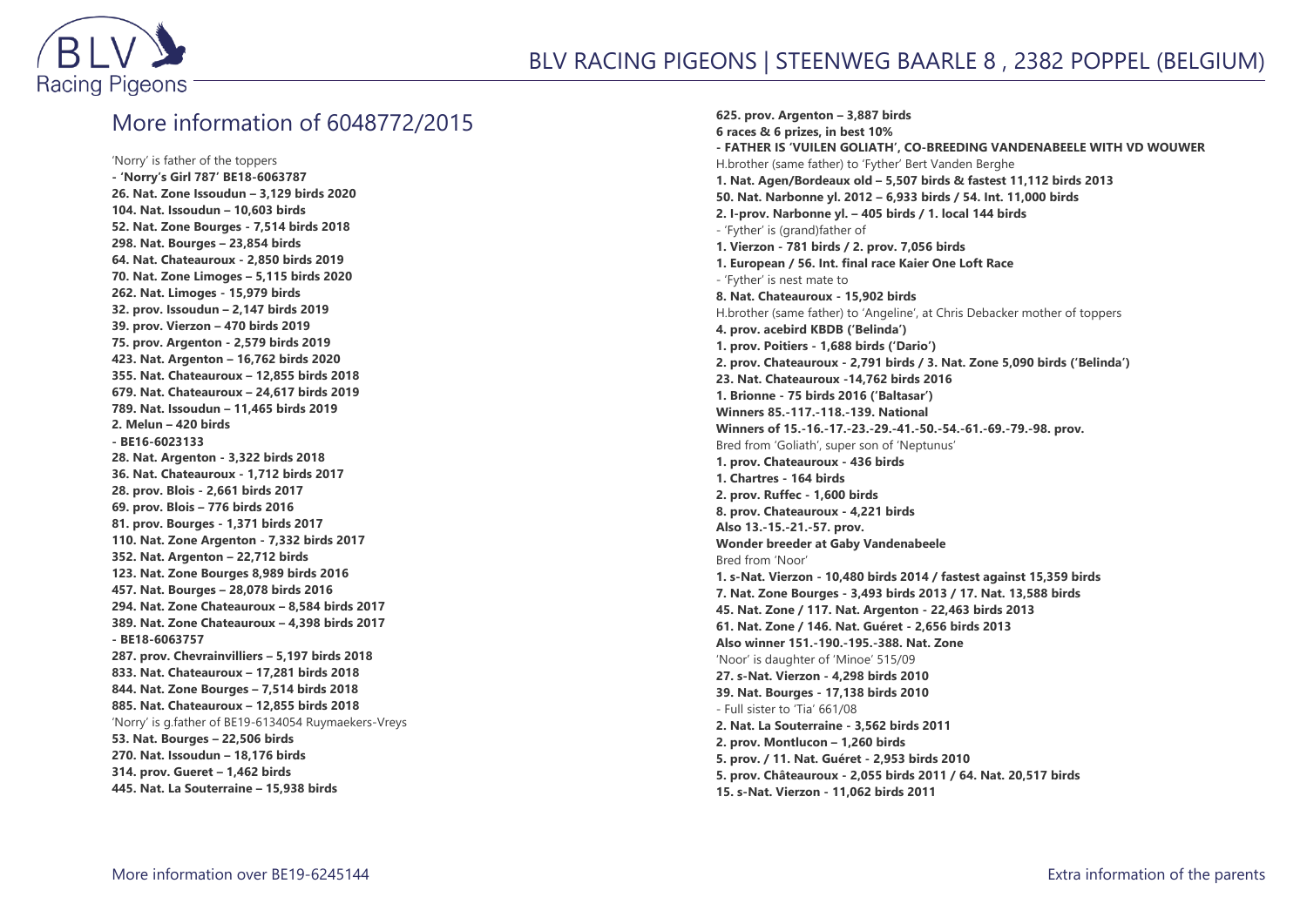

- 'Tia' is mother of 'Jetje' 284/12 **1. prov. / 5. Nat. Zone / 40. Nat. La Souterraine YL - 11,236 birds Also winner 23.-67.-72.-82.-120.-263.-290. Nat. Zone / s-Nat.** 'Noor' is inbred from g.son x g.daughter of 'Kaasboer' **Famous base breeder Gaston Van De Wouwer 'Kaasboer' descendants most impressive victories 3x Olympiad bird … at least 3x 1. Nat. acebird KBDB Winner of at least 16x 1. National … at least 2x Car winners in SAMDPR Hebei Movie-TV Race China 2013 OLR China - MOTHER IS 'NORIANA', FROM SUPER PAIR 'JOHAN' X 'NATALIE'** Full sister to 'Barabas', grandfather of a/o **- 'Leyla' 019/16 5. prov. Blois - 1,581 birds 2018 9. prov. Vierzon – 217 birds 10. Nat. Zone / 53. Nat. Argenton - 11,506 birds 2017 15. Nat. Zone / 60. Nat. Chateauroux - 20,522 birds 2019 19. Nat. Zone / 89. Nat. Chateauroux - 18,799 birds 2018 21. Nat. Zone / 91. Nat. Bourges - 28,078 birds 2016 30. Nat. Zone / 91. Nat. Chateauroux - 14,955 birds 2017 55. Nat. Zone / 120. Nat. Bourges - 24,055 birds 2019 75. Nat. Zone / 401. Nat. Bourges – 5,831 birds 2018 97. Nat. Zone Chateauroux - 2,157 birds 2018 Also 370.-424.-582. Nat. & also 58.-77.-79.-98. prov. Also 4.-6.-9.-9. in small middle dist. racing - 'Laurette' 349/17 1. Noyon – 976 birds 2. Nat. Zone Chateauroux – 8,486 birds 2018 10. Nat. Chateauroux - 27,081 birds 7. prov. Vierzon – 217 birds 2019 91. Nat. Chateauroux - 2,850 birds 2019 63. Nat. Zone / 131. Nat. Bourges - 38,456 birds 2017 55. Nat. Zone / 186. Nat. Argenton - 19,859 birds 2018 84. Nat. Zone / 255. Nat. Chateauroux - 18,499 birds 2017 297. Nat. Argenton – 3,322 birds 2018 58. prov. Vierzon - 2,288 birds 2019 75. prov. Bourges - 3,201 birds 2018 - BE18-6063747 92. prov. Chevrainvilliers – 5,197 birds 2018 346. Nat. Chateauroux – 17,281 birds 2018 493. Nat. Argenton – 16,496 birds 2018** Full sister to BE14-6072247 **36. Nat. Zone Brive – 2,757 birds / 133. Nat. 5,952 birds 2016**

**66. Nat. Zone Chateauroux – 1,971 birds / 247. Nat. 6,850 birds 2015 95. Nat. Zone Argenton – 3,629 birds / 177. Nat. 13,629 birds 2016 258. Nat. Zone Argenton – 6,099 birds 2015 439. Nat. Zone Bourges – 7,739 birds 2014** Bred from 'Johan', full brother to a/o **- 'Laura'; 1. Nat. Bourges 17,061 birds 2010 & fastest from 39,577 birds 7. prov. Bourges2,312 birds … 74. Nat. Bourges 37,357 birds - 'Serena'; 1. Nat. Zone Poitiers YL 2,538 birds 2013 Breeder of 'Laury', Current super breeder 2020 at Van De Wouwer (G.)father 3. prov., 4. Zone, 16.-48.-52.-69. National - 'Femke'; 8. I.prov. Bourges YB 2,263 birds 2011 Total 5x top 100 Nat. Zone / prov. … also 20.-135.-137. Nat. Mother of 'Na fi', 1. prov. Argenton YB 2014 - 'Herna'; Current 2020 super breeder Van De Wouwer Offspring wins at least 36x top 100 Nat. Zone/prov. 1. Noyon – 976 birds … 5. prov. Blois - 1,581 birds 2018 10. Nat. Chateauroux 27,081 birds … 28. Nat. Argenton 3,322 birds 2018 Also 36.-53.-53.-60.-64.-89.-91.-91.-91.-104.-120.-131. National**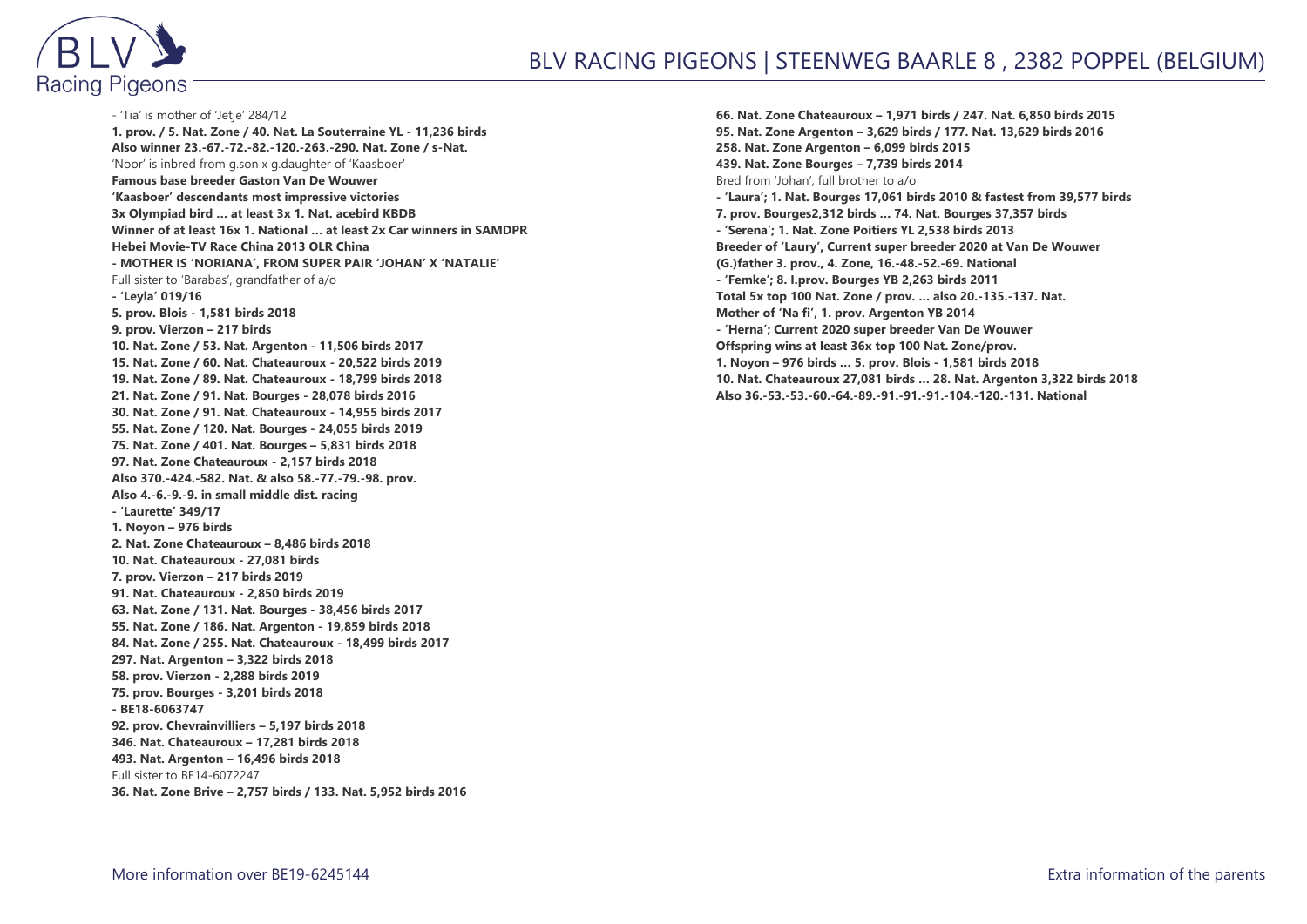

## More information of 6072342/2014

**Never raced, summer youngster 2014** 'Norry' x 'Herna' are parents of **- 'Norry's Girl 787' BE18-6063787 26. Nat. Zone Issoudun – 3,129 birds 2020 104. Nat. Issoudun – 10,603 birds 52. Nat. Zone Bourges - 7,514 birds 2018 298. Nat. Bourges – 23,854 birds 64. Nat. Chateauroux - 2,850 birds 2019 70. Nat. Zone Limoges – 5,115 birds 2020 262. Nat. Limoges - 15,979 birds 32. prov. Issoudun – 2,147 birds 2019 39. prov. Vierzon – 470 birds 2019 75. prov. Argenton - 2,579 birds 2019 423. Nat. Argenton – 16,762 birds 2020 355. Nat. Chateauroux – 12,855 birds 2018 679. Nat. Chateauroux – 24,617 birds 2019 789. Nat. Issoudun – 11,465 birds 2019 2. Melun – 420 birds - BE16-6023133 28. Nat. Argenton - 3,322 birds 2018 36. Nat. Chateauroux - 1,712 birds 2017 28. prov. Blois - 2,661 birds 2017 69. prov. Blois – 776 birds 2016 81. prov. Bourges - 1,371 birds 2017 352. Nat. Argenton – 22,712 birds 457. Nat. Bourges – 28,078 birds 2016 294. Nat. Zone Chateauroux – 8,584 birds 2017 389. Nat. Zone Chateauroux – 4,398 birds 2017 - BE18-6063757 287. prov. Chevrainvilliers – 5,197 birds 2018 833. Nat. Chateauroux – 17,281 birds 2018 844. Nat. Zone Bourges – 7,514 birds 2018 885. Nat. Chateauroux – 12,855 birds 2018** 'Herna' is also mother 'Laurent', breeder of a/o **- 'Leyla' 019/16 5. prov. Blois - 1,581 birds 2018 9. prov. Vierzon – 217 birds 10. Nat. Zone / 53. Nat. Argenton - 11,506 birds 2017 15. Nat. Zone / 60. Nat. Chateauroux - 20,522 birds 2019**

**19. Nat. Zone / 89. Nat. Chateauroux - 18,799 birds 2018 21. Nat. Zone / 91. Nat. Bourges - 28,078 birds 2016 30. Nat. Zone / 91. Nat. Chateauroux - 14,955 birds 2017 55. Nat. Zone / 120. Nat. Bourges - 24,055 birds 2019 75. Nat. Zone / 401. Nat. Bourges – 5,831 birds 2018 97. Nat. Zone Chateauroux - 2,157 birds 2018 Also 370.-424.-582. Nat. & also 58.-77.-79.-98. prov. Also 4.-6.-9.-9. in small middle dist. racing - 'Laurette' 349/17 1. Noyon – 976 birds 2. Nat. Zone Chateauroux – 8,486 birds 2018 10. Nat. Chateauroux - 27,081 birds 7. prov. Vierzon – 217 birds 2019 91. Nat. Chateauroux - 2,850 birds 2019 63. Nat. Zone / 131. Nat. Bourges - 38,456 birds 2017 55. Nat. Zone / 186. Nat. Argenton - 19,859 birds 2018 84. Nat. Zone / 255. Nat. Chateauroux - 18,499 birds 2017 297. Nat. Argenton – 3,322 birds 2018 58. prov. Vierzon - 2,288 birds 2019 75. prov. Bourges - 3,201 birds 2018 - BE18-6063747 92. prov. Chevrainvilliers – 5,197 birds 2018 346. Nat. Chateauroux – 17,281 birds 2018 493. Nat. Argenton – 16,496 birds 2018** 'Herna' is g.mother of BE19-6134054 Ruymaekers-Vreys **53. Nat. Bourges – 22,506 birds 270. Nat. Issoudun – 18,176 birds 445. Nat. La Souterraine – 15,938 birds 6 races & 6 prizes, in best 10%** Full sister to 'Laura' **1. Nat. Bourges 2010 - 17,061 birds & fastest from 39,577 birds 7. prov. Bourges - 2,312 birds 74. Nat. Bourges - 37,357 birds Also winner of 25.-45.-63. provincial** Full sister to 'Serena' 303/12 **1. Nat. Zone Poitiers YL - 2,538 birds 2013** - 'Serena' is breeder of 'Laury' BE14-3150674 **Current 2020 super breeder at Van De Wouwer**